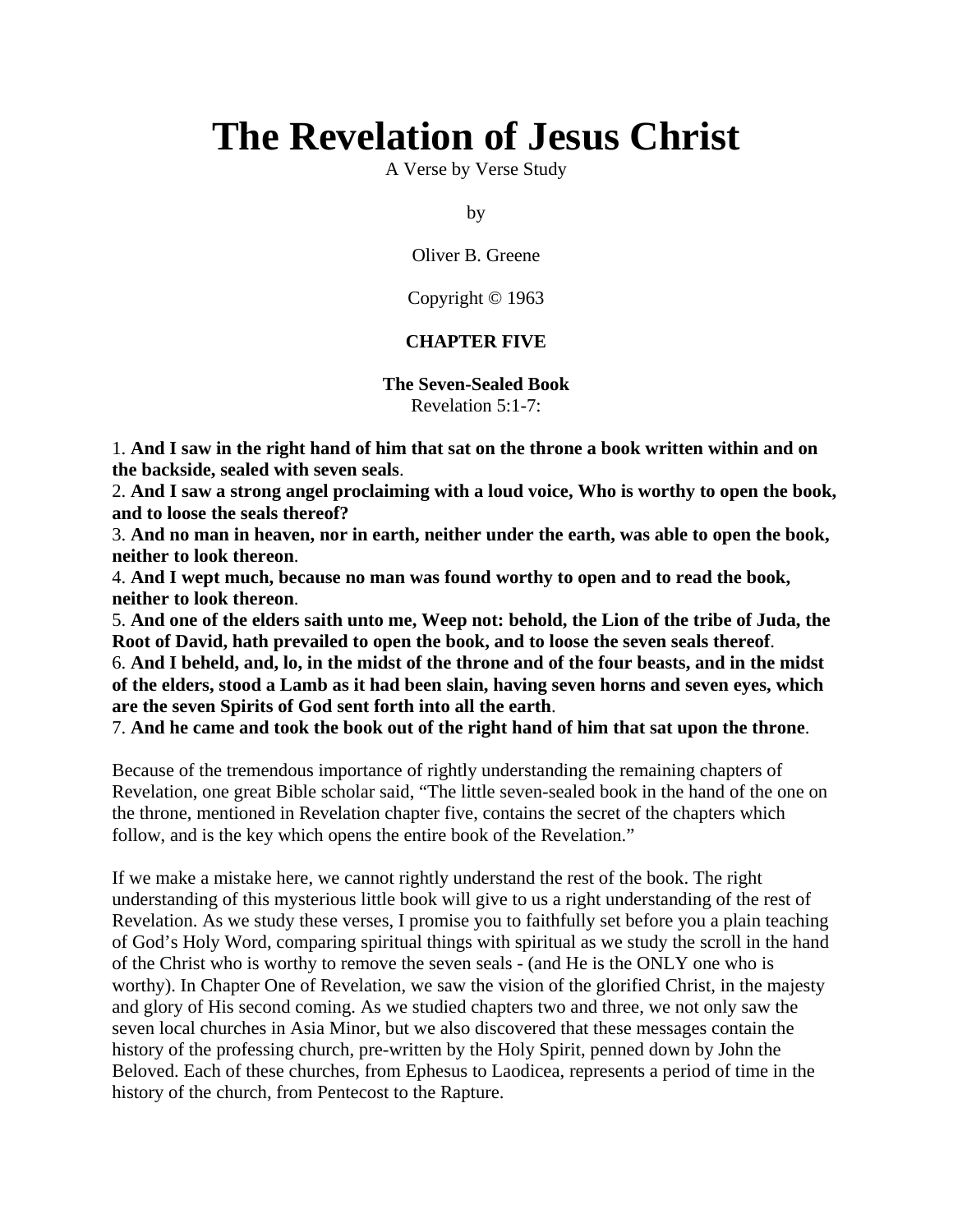When the Laodicean church has run its course, the True Church is caught out (Revelation 4:1-3), and John is caught up in the spirit into Heaven, and there experiences what we will literally experience as recorded in I Thessalonians 4:13-18. At the beginning of chapter four, John is caught away into Heaven and sees, first, Christ on the throne in all of His glory. Then, he hears Heaven's song of praise and adoration by the host of Heaven, the elders, representing the saints of all ages, and the four living creatures.

Chapter five is actually a continuation of chapter four. It begins with a conjunction ("**and**"), thus linking the two chapters. Remember, man (not the Holy Spirit) divided the Bible into chapters and verses. I do not object to this, but I do believe some chapters are divided at the wrong place. Personally, I am happy that godly men divided the books of the Bible into chapters and verses, but because of the connecting word used here I do not believe there should be a chapter division.

What we will study in chapter five takes place in Heaven, where John was caught up in the spirit to meet the Lord, and where he saw Christ sitting on the throne . . . a throne encircled by the rainbow. At first John saw nothing but Christ . . . he was completely occupied by the splendor of the vision of his Lord.

You can imagine how the sight of the glorified Lord swept John into another realm. Gazing upon the majesty of Jesus on the throne, nothing else caught his eye for a period of time that is undetermined here. And then he sees Someone he has not seen before. He notices another sitting on the throne - and in HIS hand, the little book. That other One is God the Father, the Great I AM, the Lord. The Greek word used here for "book" has the technical meaning of a *scroll* . . . a roll of parchment sealed with seven seals. Heaven comes to a standstill. A diligent search is made in an effort to find someone who is worthy to break the seal, open the book, and read the message.

Until that person is found, nothing further can be revealed. Everything hinges and depends upon finding one who is worthy to remove the seven seals and make known the message of the book.

In this little book (or scroll) is contained the Revelation and the account of all that is to follow, as having to do with God's last dealings with man, angels, saints, Israel . . . ALL of His creation. In this seven-sealed scroll is contained what is to be known concerning the blowing of the seven trumpets and the pouring out of the seven vials of the wrath of Almighty God.

The little book sealed with seven seals contains the redemption terms for the earth. Jesus redeemed the soul at Calvary (I Peter 1:18-23). He will redeem the body at the Rapture (I John 3:1, 2). Jesus will redeem the earth and all creation during the time of the removal of the seven seals from the scroll (Romans 8:18-23).

To understand the seven-sealed book, we must go back to the Old Testament. There is no Scripture but that there is a verse somewhere in the Word of God which sheds light on any other verse, no matter how hard it may be to understand. There are many laws, and regulations in the system of laws, concerning Israel and their dealings with God. Among these laws are three concerning redemption: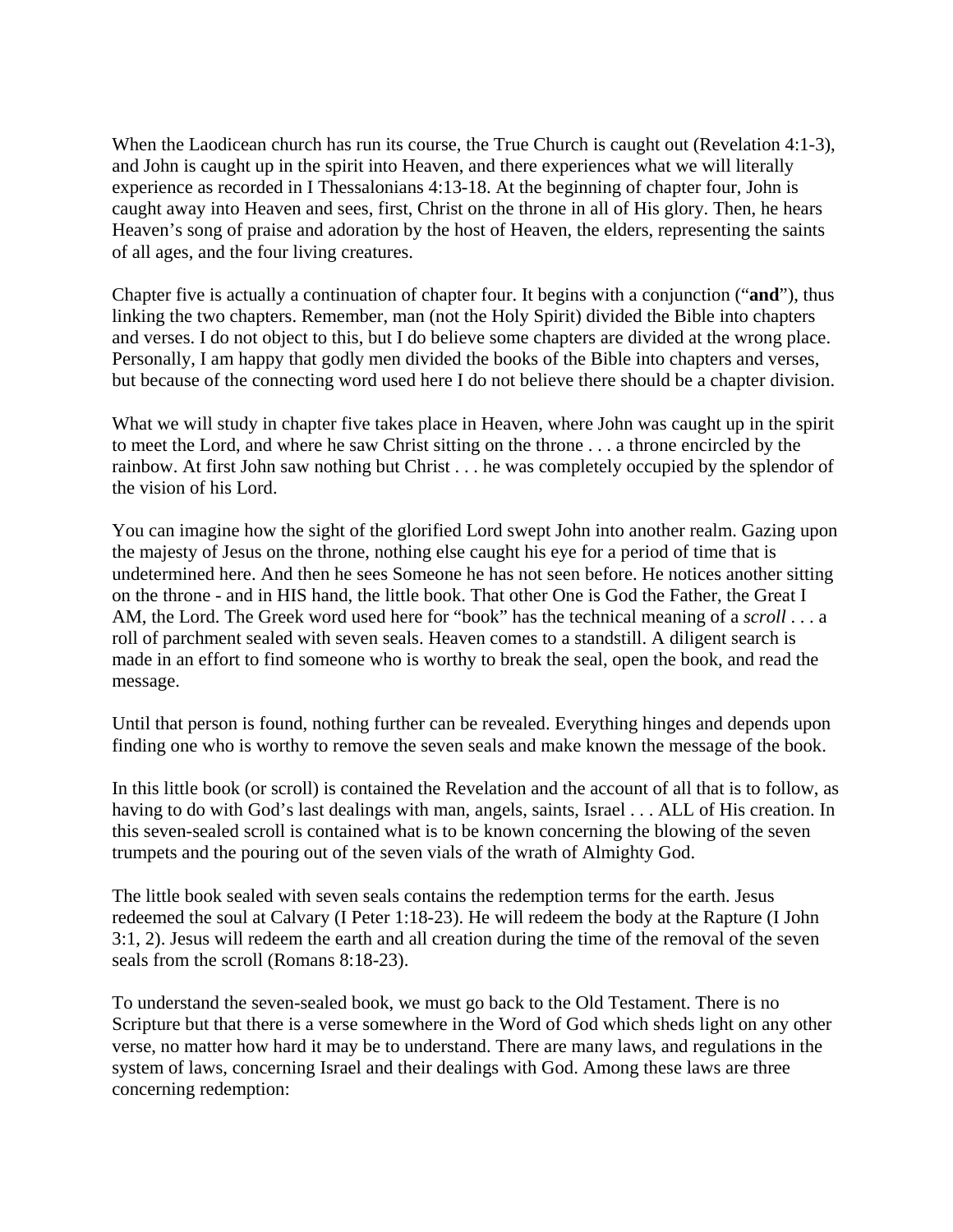1. The law of redemption concerning a wife. If the husband died, leaving no children, the husband's brother was to take his widow, so that his name would not die. But he must first be able to support the brother's widow. If he were not financially able to care for the woman, he had no right to take her. Jesus, with His own blood (Acts 20:28) redeemed the Bride (the Church). Jesus was able, He was the only one who could redeem man.

2. The law of redemption concerning a slave. If a man lost all he had, and could not pay his bills, his creditors could take him as a slave. (Adam lost all when he sinned, and we thus became slaves to sin . . . "**by nature the children of wrath**.") When he served six years as a slave he was automatically free. During the time of creation, God worked six days. On the seventh day God rested from all of His labor. II Peter 3:8 tells us that a day is as a thousand years with the Lord, and a thousand years as one day.

We have had nearly six thousand years of human history, and according to the Bible Time-Table given to us in this verse of Scripture, these six thousand years add up to about six days. Therefore, it must be about time, by God's great time clock, for the day of peace and rest to begin (Revelation 20:6). Man has been a slave to sin and the devil for almost six thousand years. The devil is the god of this age, he is the prince of the power of the air, the whole world lieth in the lap of the wicked one. But the devil's day is about over. His time is fast running out and it will not be long until the sons of Adam (as having to do with the flesh) will go free, because the second Adam paid the ransom note with His own blood.

3. The law of redemption concerning land. Leviticus 25:23-25: "**The land shall not be sold for ever: for the land is mine; for ye are strangers and sojourners with me. And in all the land of your possession ye shall grant a redemption for the land. If thy brother be waxen poor,**  and hath sold away some of his possession, and if any of his kin come to redeem it, then **shall he redeem that which his brother sold**."

The first Adam sold out to the devil; the second Adam bought back with His blood what the first Adam lost. The method of redeeming the land was as follows: If a man lost his property, he was then taken before the judges, and a document was prepared, stating that the land had passed from the one who owed the debt; to the one to whom the debt was owed. The man who owned the land gave a paper to his creditor, making the land the possession of that creditor. However, this was not a permanent transfer of the land. When the year of Jubilee came, the land then automatically reverted to the original owner; but at any time before the year of Jubilee, the land could be redeemed by the original owner. It could be redeemed in either of two ways:

a. *The owner himself could pay the redemption price* - but how could he ever pay the debt? He was a slave because of the debt, and being a slave he could never earn enough money to payoff the debt. Remember, when God cursed Adam, He cursed all creation - man, the animal kingdom, the vegetable kingdom - ALL creation. Man tried to cover his guilt by his own devising, but God rejected the fig-leaf covering. It was insufficient, superficial, man-made (Genesis 3). But since He had also cursed the ground, the animal kingdom and all creation, this curse must also be lifted and the land bought back.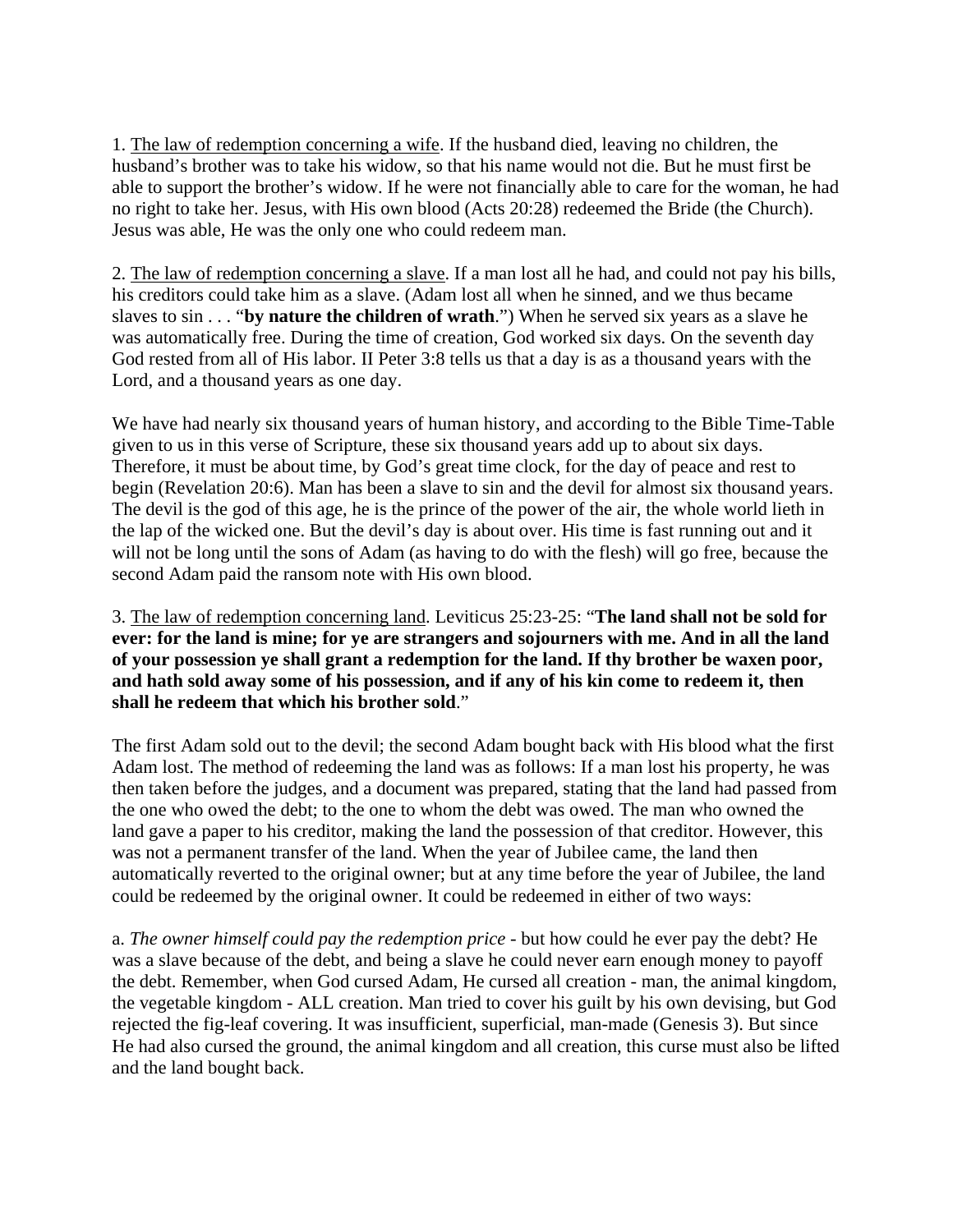b. *A near kinsman could redeem the land and pay the debt while the original owner was in slavery*.

When a man lost his property and became a slave, two scrolls were prepared. On these two scrolls the terms of the redemption were written. One scroll was left open in the temple for all to read if they so desired.

The other was rolled up, sealed with seven seals, and placed in the temple to be brought out only when the kinsman redeemer gave proof that he was able and willing to redeem the land lost, by his kinsman. When the kinsman read the open scroll and proved that he was able to pay the debt, the priest brought out the sealed scroll, read the sealed demands, and the kinsman having met the payment of the debt, the land then reverted to the owner and he Was no longer a slave because his debt was paid-paid by a near kinsman. In later years, the two scrolls were discarded and only one was used. The terms of redemption were recorded on both sides of the parchment; then one was sealed - and one was exposed, when the scroll was rolled together.

This is a perfect picture of Revelation 5:9-10: "**And they sung a new song saying, Thou art worthy to take the book and to open the seals thereof: for thou wast slain, and hast redeemed us to God by thy blood out of every kindred, and tongue, and people, and nation; and hast made us unto our God kings and priests: and we shall reign on the earth**."

In the law of Israel, the scroll had to do with the redeeming of land only. There was no scroll used in the terms having to do with redeeming a wife . . . there were no drawn up, sealed documents. There was no document having to do with the redemption of a slave; but there was a scroll used in the process of redeeming land.

At the beginning of chapter 5, two of these redemptions have been literally fulfilled. The wife has been redeemed, the slave has been redeemed:

1. The wife - the New Testament Church bought with His precious blood (Revelation 1:5). Jesus redeemed the Church in His death on the cross. "**It is finished**."

2. He will redeem us from the slavery of sinful bodies in the Rapture - but in reality this is already accomplished because we rest in hope, knowing that when He appears, we shall be like Him (Revelation 4:1, I Thessalonians 4:13-18, I Corinthians 15:51-53).

The only redemption not yet accomplished, in the law of redemption in Israel, is the land. Jesus will redeem the land when He comes with His saints. This will take place approximately seven years after the Rapture (Jude 14, 15; I Thessalonians 1:5-10). Today the land groans and travails under the curse of sin. All creation groans and travails, awaiting the redemption that will be brought about when Jesus comes to lift the curse and put Satan in the bottomless pit.

Adam was the head of all terrestrial creation; therefore, when Adam fell, ALL fell. "**Cursed is the ground for thy sake. In sorrow shalt thou eat of it all the days of thy life. Thorns and thistles shall it bring forth to thee, and thou shalt eat the herbs of the field**" (Genesis 3:17, 18).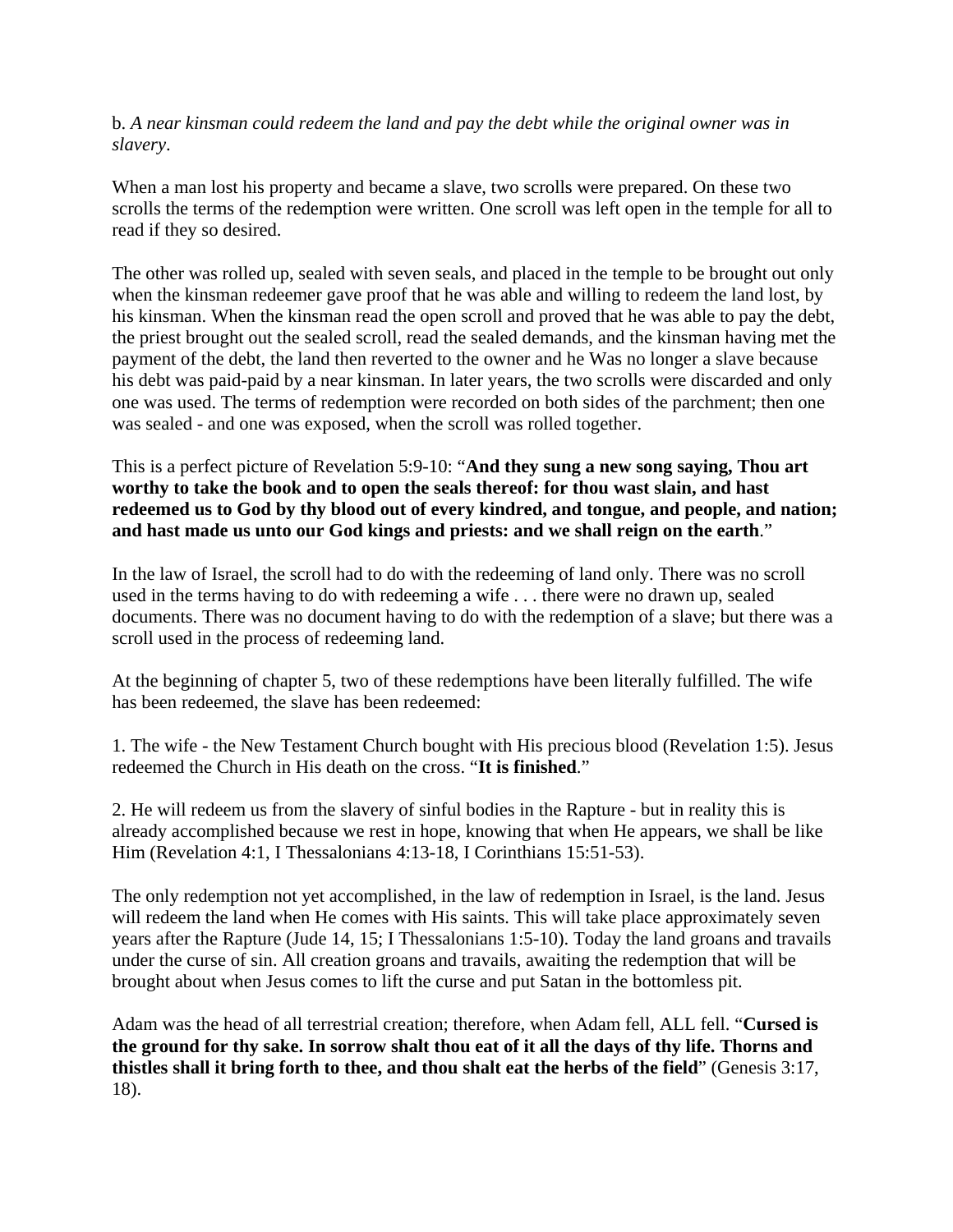Here is what we have:

(1) Sorrow (2) Thistles (3) Thorns

There is the picture that sin's curse brought to the earth. The ground became desert-barren wasteland. The vegetable creation bore thorns and thistles. The serpent was cursed and doomed to crawl on his belly and eat dust all the days of his life (Genesis 3:14). The whole creation became a groaning, travailing wilderness (Romans 8:22).

The book sealed with seven seals concerns the terms on which Adam's lost estate (the whole creation) may be redeemed by the Lion of the tribe of Judah, the Lamb slain but raised, the Lamb with seven horns, seven eyes, yes, the second Adam "**who came to give His life a ransom** (buy back His own) **for many**." I have pointed out that Jesus redeemed the Bride at Calvary. He redeemed us from the slavery of sin through His sinless life. He ever lives to make intercession for us. He will redeem the piece of ground (the earth) when He comes again. We learn in the book of Leviticus that a near kinsman could redeem the property of a relative if he were able but three definite conditions had to be met:

1. He must be a near kinsman of the one who lost the property. He could not be a distant relative; he must be a NEAR kinsman.

2. He must be willing to act as redeemer. He must do it of his own free will; he could not be forced, paid or bribed to do it. It must be done out of a heart of love and willingness.

3. He must have the financial backing to prove that he was able to redeem the lost possession. If such a person came to the priest on behalf of his kinsman, the priest was forced to bring out the scroll and make known the terms of redemption. Here is a true picture of such a transaction, recorded in Jeremiah 32:6-15:

"**And Jeremiah said, The word of the Lord came unto me, saying, Behold, Hanameel the son of Shallum thine uncle shall come unto thee, saying, Buy thee my field that is in Anathoth: for the right of redemption is thine to buy it. So Hanameel mine uncle's son came to me in the court of the prison according to the word of the Lord, and said unto me, Buy my field, I pray thee, that is in Anathoth, which is in the country of Benjamin: for the right of inheritance is thine, and the redemption is thine; buy it for thyself. Then I knew that this was the word of the Lord. And I bought the field of Hanameel my uncle's son, that was in Anathoth, and weighed him the money, even seventeen shekels of silver. And I subscribed the evidence, and sealed it, and took witnesses, and weighed him the money in the balances. So I took the evidence of the purchase, both that which was sealed according to the law and custom, and that which was open: And I gave the evidence of the purchase unto Baruch the son of Neriah, the son of Maaseiah, in the sight of Hanameel mine uncle's son, and in the presence of the witnesses that subscribed the book of the purchase, before all the Jews that sat in the court of the prison**.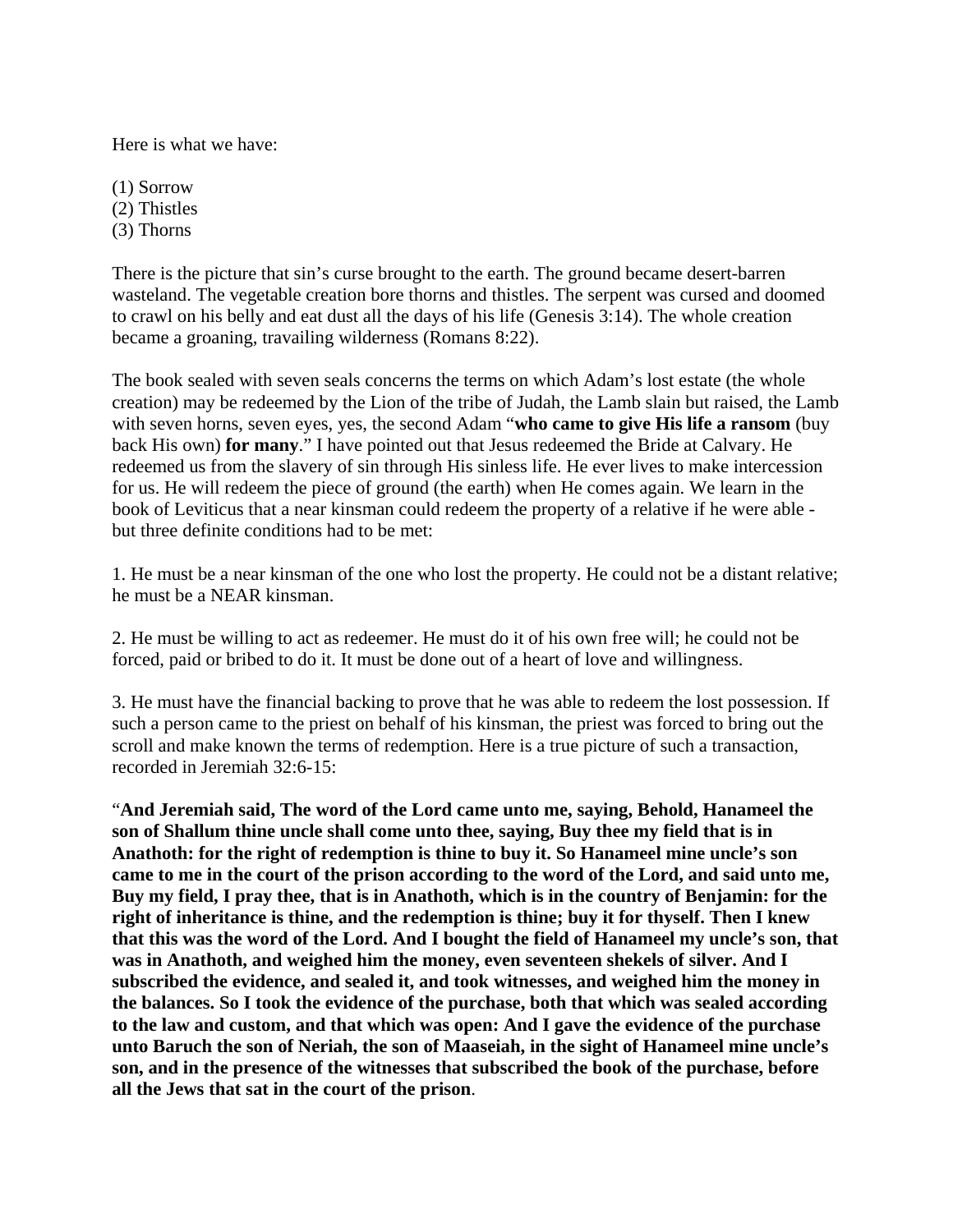"**And I charged Baruch before them, saying, Thus saith the Lord of hosts, the God of Israel; Take these evidences, this evidence of the purchase, both which is sealed, and this evidence which is open; and put them in an earthen vessel, that they may continue many days. For thus saith the Lord of hosts, the God of Israel; Houses and fields and vineyards shall be possessed again in this land**."

Please notice carefully that Jeremiah met the Scriptural conditions of the near-kinsman redeemer:

1. He was a relative of the one who lost the property.

- 2. He was willing he wanted to redeem the property. He obeyed the Lord.
- 3. He was able he had the money. He presented the price to pay the demand of redemption.

Therefore, the priest was forced to permit the transaction.

With this scriptural background, I hope you will see clearly the interpretation of the seven-sealed scroll in the hand of the One who sat upon the throne . . . the One who is holding the book as we begin the study of Revelation 5.

God holds the scroll containing the price and conditions for redeeming the land (the earth) and is here returning it to those who lost it six thousand years ago because of Adam's sin. The entire creation has been under the curse ever since that time. In our present Scripture the Church has already been raptured, the saints are with Jesus in the air (prophetically) and will soon be ready to reign with Jesus here on earth. The meek will inherit the earth . . . the earth is the Lord's and the fulness thereof.

The saints at the time of John's writing (prophetically) would soon be ready to reign with Jesus, but the earth is still under the curse. Sin is ruling - the devil is the prince of the power of the air, the god of this age. The whole world lieth in the lap of the wicked one. Someone must be found who is willing, worthy, and able to meet the redemption terms listed under the seals on the scroll. Therefore an all-out search was made. John wept much because no man was found worthy to open and read the book, nor to look upon it.

Verse three tells us that a search was made in Heaven, in the earth and under the earth, and no one was found worthy to open the book. John's heart was broken because he knew that everything depended upon his finding someone who is worthy to be the kinsman redeemer, to open the seven seals. John knew what the book contained, and he knew that if that book were never opened, if the seals could not be removed . . .

1. All Old Testament prophecies would be void concerning the reign of Jesus upon this earth (Isaiah 9:6,7; Isaiah 11:1-16).

- 2. All creatures would remain under the curse (Romans 8:22).
- 3. Israel would never be restored (Romans 11:1-36).
- 4. The Bible would be untrue (Matthew 5:18).

All this would mean that God had made a promise which He could not fulfill. No wonder John wept sorely when no one could be found worthy to open the seals.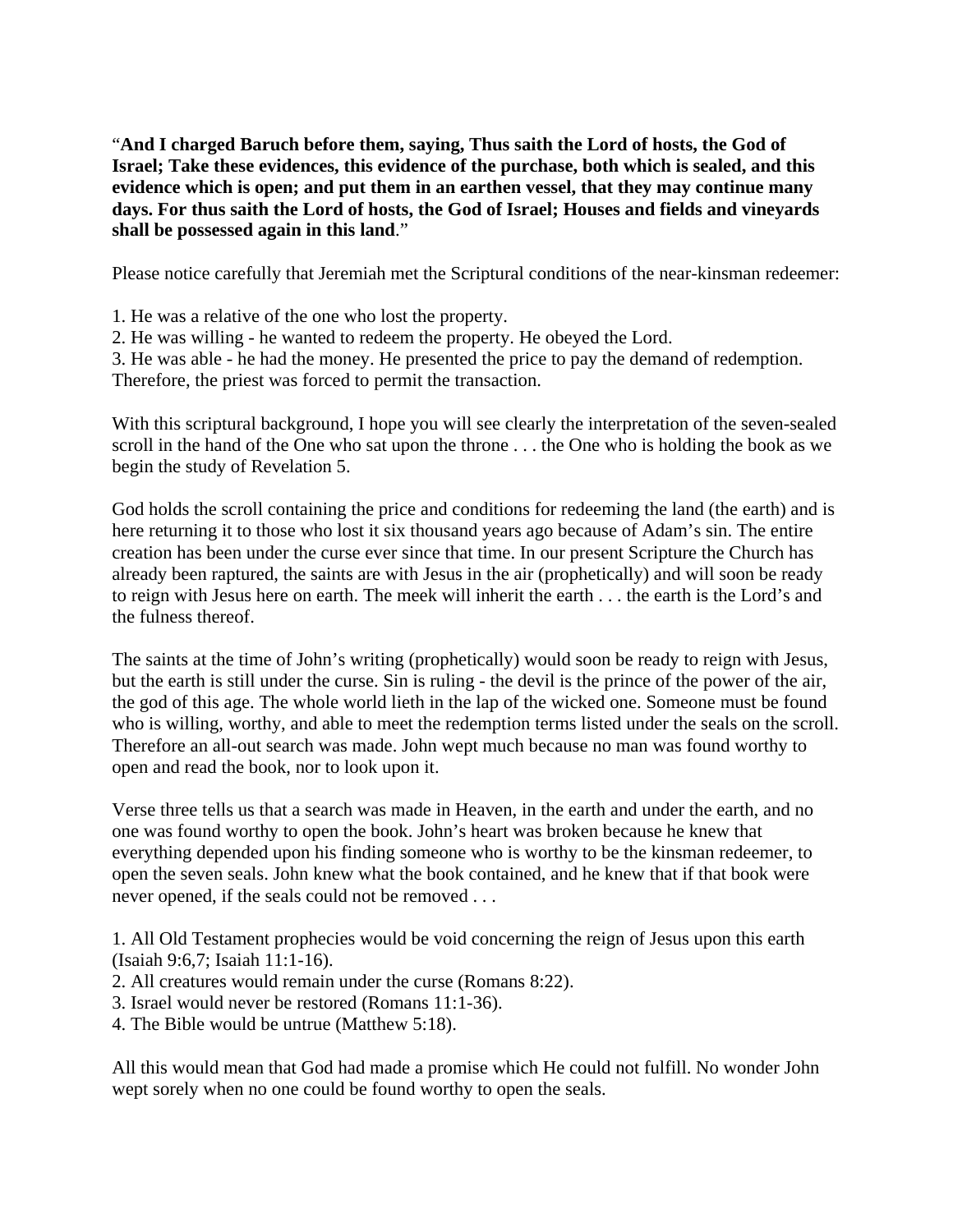Then one of the elders spoke to John saying, "**Weep not: behold, the Lion of the tribe of Juda, the Root of David, hath prevailed to open the book, and to loose the seven seals thereof**" (Revelation 5:5).

John's attention is called to the one, the only One, kinsman redeemer who is worthy, able and willing to open the book: The Lion of the tribe of Judah, the Root of David. In the book of Genesis it was prophesied that out of Judah the Redeemer would come. He (Jesus) is also called the Root of David. What a wonderful statement! What a wonderful picture of the deity and the humanity of Jesus! As a man, He is the offspring of Judah. As God, He is the Root of David. The One on the throne is the Root - the origin, the Creator of David: "**I Jesus have sent mine angel to testify unto you these things in the churches. I am the root and the offspring of David, and the bright and morning star**" (Revelation 22:16).

The Lord Jesus is not only "**the Root**" (the Creator), but He is also the offspring of Judah; therefore, He is worthy to open the seals.

1. Jesus, the Root of David, was a near kinsman of Adam. Adam was the one who lost the right to reign over the earth. God made him steward of the universe, but he lost that right. He became the slave of sin and the devil. Jesus took upon Himself the form of a man (Romans 8:1-3, Hebrews 2:9, Hebrews 2:14). He was the Son of man, and He was also the Son of God (Hebrews 2:9-14, Matthew 3:17, Matthew 17:1-6).

2. Jesus was willing to pay the redemption price. He came not to be ministered unto, but to minister and to give His life a ransom for many. He came to lay His life down. He said, "**My Father loves me because I lay down my life for the sheep. I have the power to lay it down, I have the power to take it again**" (John 10:17, 18).

Jesus prayed, drenched in perspiration stained with blood, "**Not my will, but thine be done**." Just before He marched into the Garden of Gethsemane, He said, "**Father, I have finished the work you sent me to do**." He was willing ("**Of His own will begat He us through the Word**").

3. Jesus was able to pay the price, and He was the only one able to pay what redemption demanded:

"**I have the power to lay it down, and I have the power to take it again**" (John 10:18). Therefore, Jesus met all the requirements "**FOR ALL REDEMPTION**" (I Peter 1:18-23).

"**Behold, a virgin shall conceive and bear a Son, and shall call His name Immanuel**" . . . the Redeemer . . . the Saviour (Isaiah 7:14).

In the fulness of time (Galatians 4:4) Jesus came, born of a woman, born under the Law, to redeem them that are under the Law. Jesus Christ fulfilled every demand concerning a kinsman redeemer. He was very willing, very able, and certainly equal with God - and yet He was our brother in the flesh. Born of a virgin, conceived of the Holy Ghost . . . God - yet man.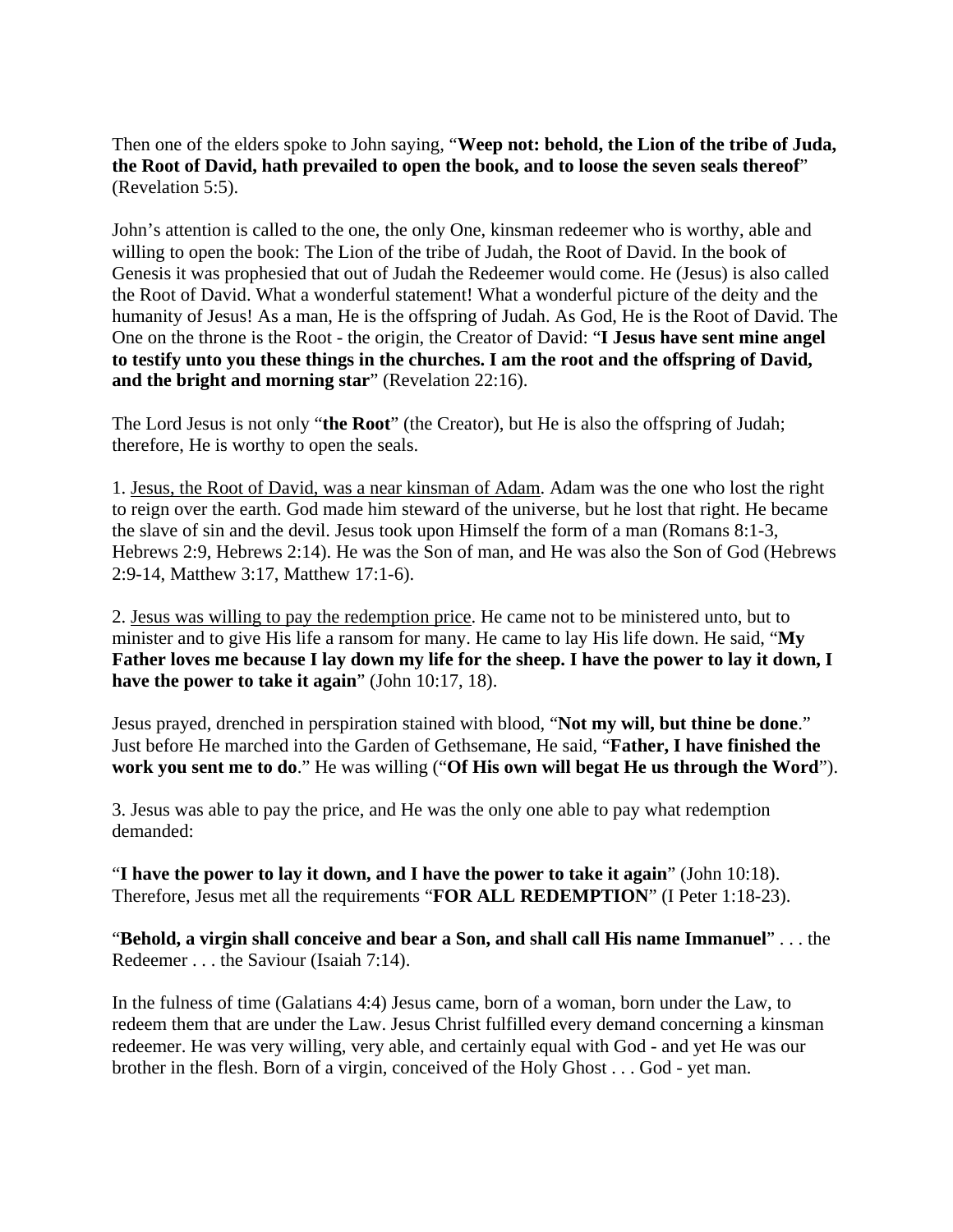Verses 6 and 7: "**And I beheld, and, lo, in the midst of the throne and of the four beasts, and in the midst of the elders, stood a Lamb as it had been slain, having seven horns and seven eyes, which are the seven Spirits of God sent forth into all the earth. And He came and took the book out of the right hand of Him that sat upon the throne**."

In the midst of the heavenly scene stood a Lamb as slain. The memories of Calvary are treasured in Heaven.

John the Baptist first pointed out Jesus as the Lamb of God. Now, John the Beloved beholds Him in the same character on high. But how different the position - there wounded and slain (Isaiah 53); here the center of Heaven's strength and glory, yet bearing in His body the marks and scars of the Cross.

- Jesus, the Lamb of God, fulfilled every demand of God the Father.

- Jesus left the bosom of the Father (John 1:18), took the body of a man (Romans 8:1-3, Hebrews 2:9, 14).

- Jesus came into the world and on the devil's own territory He met the devil and defeated him.

Jesus came to John to be baptized, and immediately after His baptism the Holy Ghost led Jesus into the wilderness to meet the devil. A personal Jesus met a personal devil. The devil tried every temptation hell afforded. He tempted Jesus through the lust of the flesh ("**Change these stones into bread**"); the lust of the eye ("**I will give you all the kingdoms of the world if you will fall down and worship me**"); the pride of life ("**He shall give His angels charge concerning thee, and in their hands they shall bear thee up, lest thou shalt dash thy foot against a stone**").

Yes, Satan tempted Jesus through the three avenues of temptation - the lust of the flesh, the lust of the eye, and the pride of life. Read I John 2:15-17.

But in spite of all hell hurled at Jesus, He conquered the world, the flesh and the devil, death, hell and the grave, and He has the keys of death and of hell. Read Matthew 3:13 through Matthew 4:11 and you will find the account of the baptism and the temptation of Jesus. After the devil had exhausted every avenue of temptation, he departed. And angels came to strengthen our wonderful Saviour who had just defeated the devil on his own home front.

Revelation 5:8-10:

8. **And when he had taken the book, the four beasts and four and twenty elders fell down before the Lamb, having every one of them harps, and golden vials full of odours, which are the prayers of saints**.

9. **And they sung a new song, saying, Thou art worthy to take the book, and to open the seals thereof: for thou wast slain, and hast redeemed us to God by thy blood out of every kindred, and tongue, and people, and nation;**

10. **And hast made us unto our God kings and priests: and we shall reign on the earth**.

"**When Jesus had by Himself purged our sins, He ascended and sat down on the right hand of the majesty on high**" (Hebrews 1:1-3). Jesus is sitting on the throne with God the Father.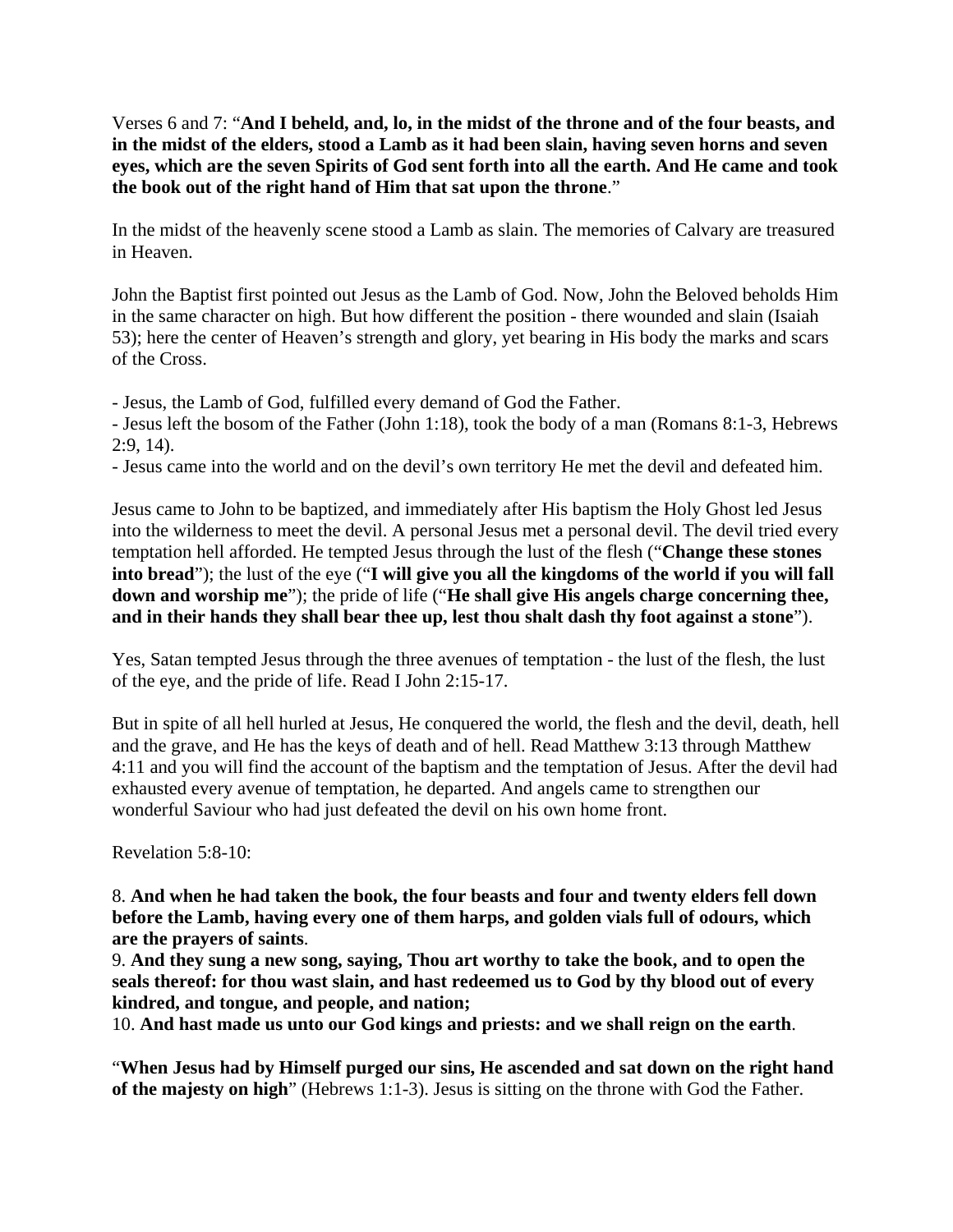In verse 7 of our present chapter, we see the Lamb taking the book out of the hand of the One sitting on the throne with Him - The Lord God.

In verse 8, all the beasts and the elders fell down before the Lamb (that term "**Lamb**" is used 28 times in Revelation, the term "**Lion**" is used only once).

The beasts and the elders all have harps and golden vials full of precious odors which are the prayers of the saints. Did you know, dear Christian, that God bottles up prayers, and these prayers are sweet perfume in God's nostrils? Did you know that true prayers are sweet odors to the nostrils of God?

According to this verse in Revelation, the prayers of the saints will be used in worshipping the Lamb after He is declared worthy to open the seals on the scroll. I wonder how many prayers you have sent up to be bottled? I wonder how large a vial God will need to hold my true prayers?

In verse 9, the heavenly host bursts forth in singing "**a new song**."

That song announced that Jesus was worthy to open the book that contained the seven seals. He is worthy - first, because He was slain; secondly, because He has redeemed us to God; thirdly, this redemption was purchased at the tremendous price of His own blood. Fourth, the redemption He purchased with His blood is for every kindred, tongue, people and nation.

# YES, I AGREE, SO DO YOU, HE IS WORTHY!

There is no song recorded in the book of Genesis.

The Patriarchs were men of seriousness and deep thought.

The first song on earth of which we have any record, is found in Exodus 15. The deliverance which had been wrought for Israel (Exodus 14) formed the theme and material for the song (Exodus 15:1-19) and the refrain (Exodus 15:21). The old song is God's celebrated song of creation (Job 38:7). The song here in Revelation is termed "a new song" because its theme, Redemption, when fully accomplished, will create "**all things new**." In the end, all things will be new, all evil and old things as a result of sin will be put down, put away, totally destroyed.

There is no song mentioned in chapter four of Revelation, and it is noteworthy that the Scripture does not say that angels sing. It is the song of Moses and the song of the Lamb (Revelation 15:3). The song celebrates God's past ways with Israel and His present grace through the Lamb slain. Grand as might have been the song of Israel when sung on the eastern bank of the Red Sea, this song in its character and the occasion when it is sung, is incomparably greater. There is no comparison between the old song of Israel and this new song of Redemption. THE REDEEMED (Jew and Gentile, bond and free, rich and poor) SING OF HIM AND TO HIM! They sing, "**Thou art worthy to take the book and to open its seals**."

Here the Lion gives place to the Lamb.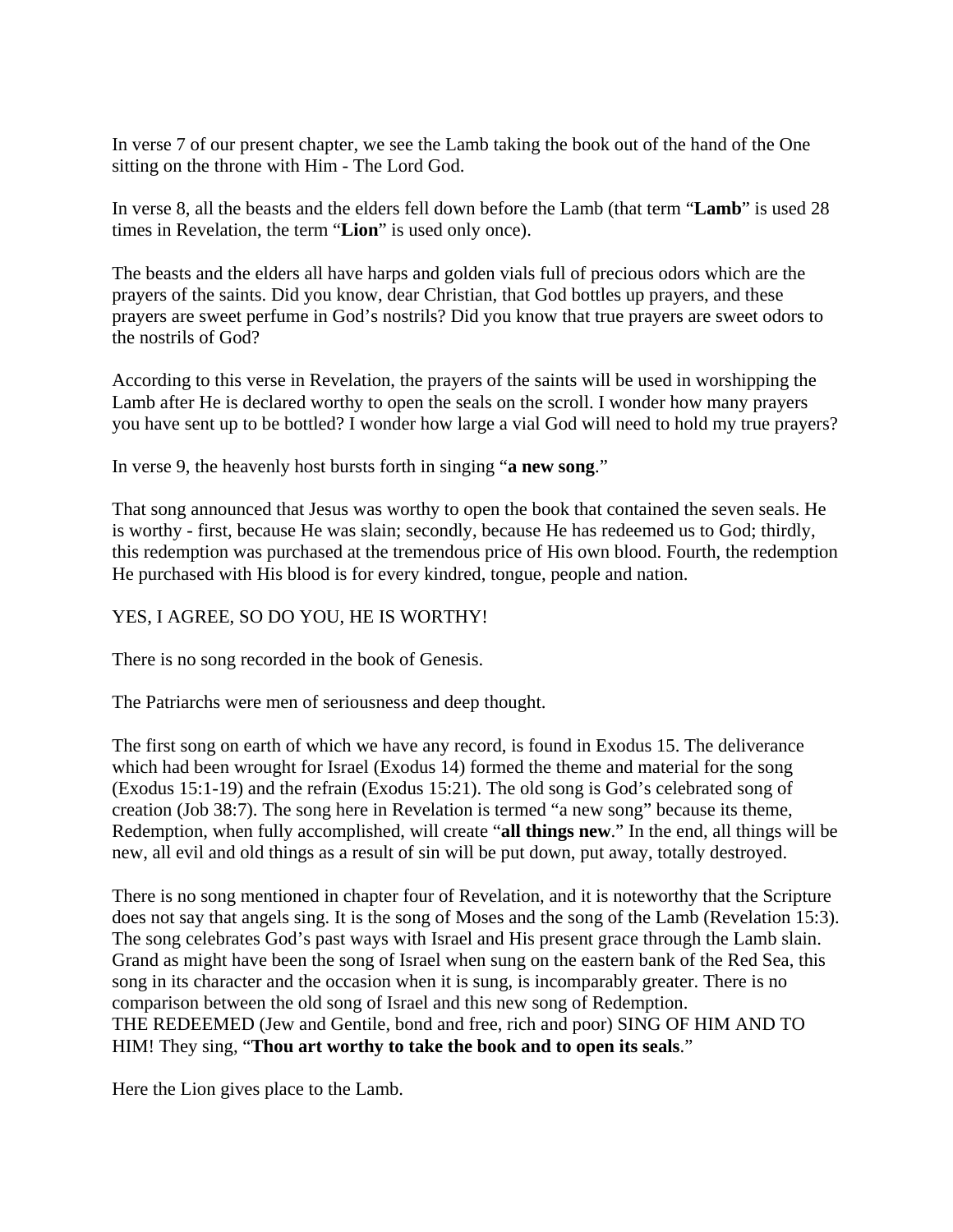It is remarkable how the introduction of the Lamb slain shuts out all else. The Lamb slain absorbs the attention of all Heaven's creatures. The Lion steps aside, the Lamb is the center of attention. Had the Lion of the tribe of Judah always remained the Lion, the book could never have been opened. It was not the Lion who opened the book, but the Lamb. The title "Lion" denotes might and power. Yes, He will defend the cause of Israel and He will give total victory to the people to whom He made "perpetual promise." But at this particular moment, when the most important thing to John and to the heavenly host is the removing of the seals, the powerful Lion gives way to the slain Lamb. And the Lamb is all the glory in Heaven and in earth at that particular moment.

Of course, the power of the Lion will be demonstrated when Jesus comes with multiplied millions of the saints riding upon white horses (Revelation 19:1-11). Here His worthiness to make known the counsels of God is celebrated by Heaven and earth. The seals must be removed and the demands must be made known before redemption can be carried out . . . that is, having to do with the earth.

As the Lion of the tribe of Judah, He acts in power and authority. As the Lamb, He was slain. "**Because thou hast been slain**," testifies that He (the Lamb) accomplished God's demands concerning or having to do with redemption. Without the cross, Jesus would have entered into glory alone. "**Except a corn of wheat fall into the ground and die, it abideth alone, but if it die, it bringeth forth much fruit**."

Without the Cross there could have been no redemption for sinners. The Cross of Jesus is the grandest counsel of all eternity, and the Cross of Jesus is the grandest fact of all time. The Cross of Jesus is the grandest, most glorious display of love Heaven or earth ever gazed upon. The Cross is the undeniable, the immovable basis on which rest the blessings of Israel, creation and the formation of the Bride, the New Testament Church. Without the Cross there could be no redemption concerning the wife, the slave, or the land.

## Verse 10: "**And hath made us unto our God kings and priests: and we shall reign on the earth**."

Because He purchased redemption through His precious blood, we have been made kings and priests (I Peter 2:9, Revelation 20:5,6). AND WE SHALL REIGN ON THE EARTH. Let me urge you to keep in mind this fact: You are somebody if you are born again. Through the Blood of Jesus Christ you are a royal priest, you are a king, and you need not bow before any twolegged human being and confess your sins to him. There is ONE Mediator between God and men - the Man Christ Jesus - and you may rest assured that He will mediate between you and God the Father. Because of His shed blood, because of the redemption that is in His blood, we are kings and priests:

- We are now the sons of God,

- We are now hid with Christ in God,

- We now sit together with Him in heavenly places (I John 1:1-3; Romans 8:1-3; I Peter 2:9; Colossians 3:1; Ephesians 2:6,7).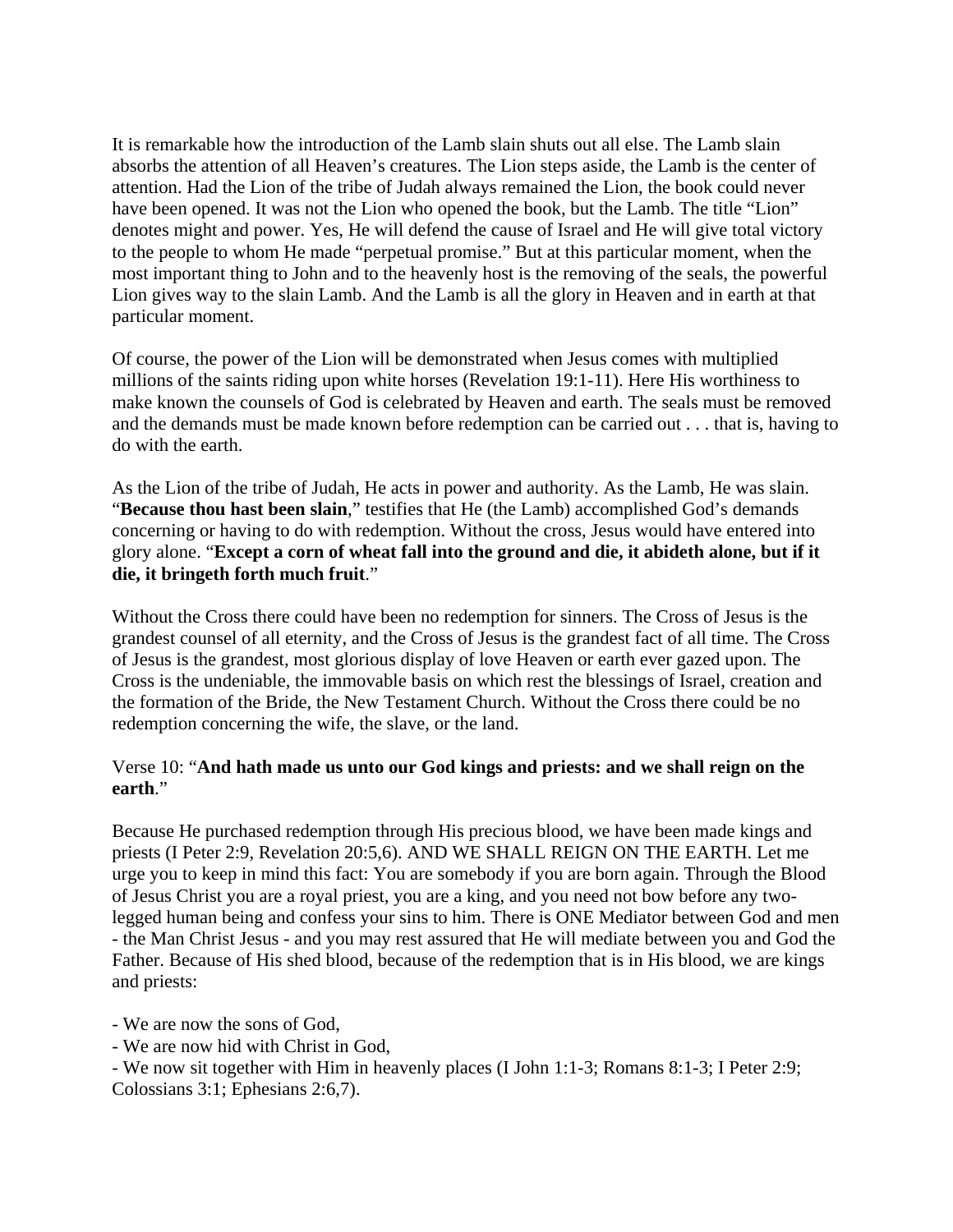Since One has been found worthy to open the seals and make known the redemption terms of the earth, John announces that WE will reign right here upon this earth. Oh, yes . . . there will be a literal kingdom (Luke 1:30 ff.).

Jesus will sit on the throne of David in Jerusalem and reign, and we will reign with Him. Read carefully the following Scriptures: Romans 8:19-22, Isaiah 35:1-7, Amos 9:13, Hosea 2:18, Ezekiel 34:27, Isaiah 65:25. When you finish reading these Scriptures, you will say with me, "No wonder there was singing and rejoicing among the heavenly hosts! There was something to sing about!"

"**The earth is the Lord's and the fulness thereof**" (Psalm 24:1). And one day Jesus will take complete possession of this earth and we will reign with Him.

This earth and all things were "**CREATED BY HIM AND FOR HIS PLEASURE**" (Revelation 4:11). When the knowledge of the Lord covers the earth as the waters now cover the sea, then we who have been faithful (Romans 8:18) will share the crown of glory. But if we deny the Cross we will not share the crown. If we are faithful in very little, He will make us ruler over much - some five cities, some ten cities, depending upon the faithfulness of our stewardship.

This poor old earth groans, travails and rumbles, and sometimes tumbles when mighty earthquakes shake the universe! All of this is because of the curse placed upon the earth when Adam sinned; but one glorious daybreak, all creation will be delivered from the curse, and the entire universe will become the garden of God's pleasure and will be presented to God's Son, who will share it with the Bride, the Church. WE will reign with Jesus.

Jerusalem will become the capital seat of government here on earth during the blessed coming era (Jeremiah 3:17). The Jewish people (then, of course, all Jews will be saved) will be the head of the nations (Ezekiel 48:15-35, Isaiah 52:1-10 and Psalm 47). But the saints will reign OVER the earth.

The kingdom of the Father and the kingdom of the Son (Matthew 13:41-43) point to different spheres of blessing. Israel and the saved nations will inherit earthly promises during the Millennium, while the Church is a heavenly people with heavenly promises. All the saints who die and all the saints who will be changed when Jesus comes (I Thessalonians 4:15, I Corinthians 15:51, 52) will reign over the earth in blessed association with the Lord Jesus Christ. We will not be reigned over; we will reign with Him over the earth. The Church will not be subjects of the kingdom.

We are kings, not subjects. We are in royal positions having to do with the reign over the earth (Revelation 20:4). The best is yet to come. Let me put it this way: The best is just ahead. Believers, we have much to look forward to, and not anything to worry about if we believe (Romans 8:28, Romans 8:31). "**All things work together for good to them that love the Lord, to them who are the called according to His purpose . . . If God be for us, who can be against us?**"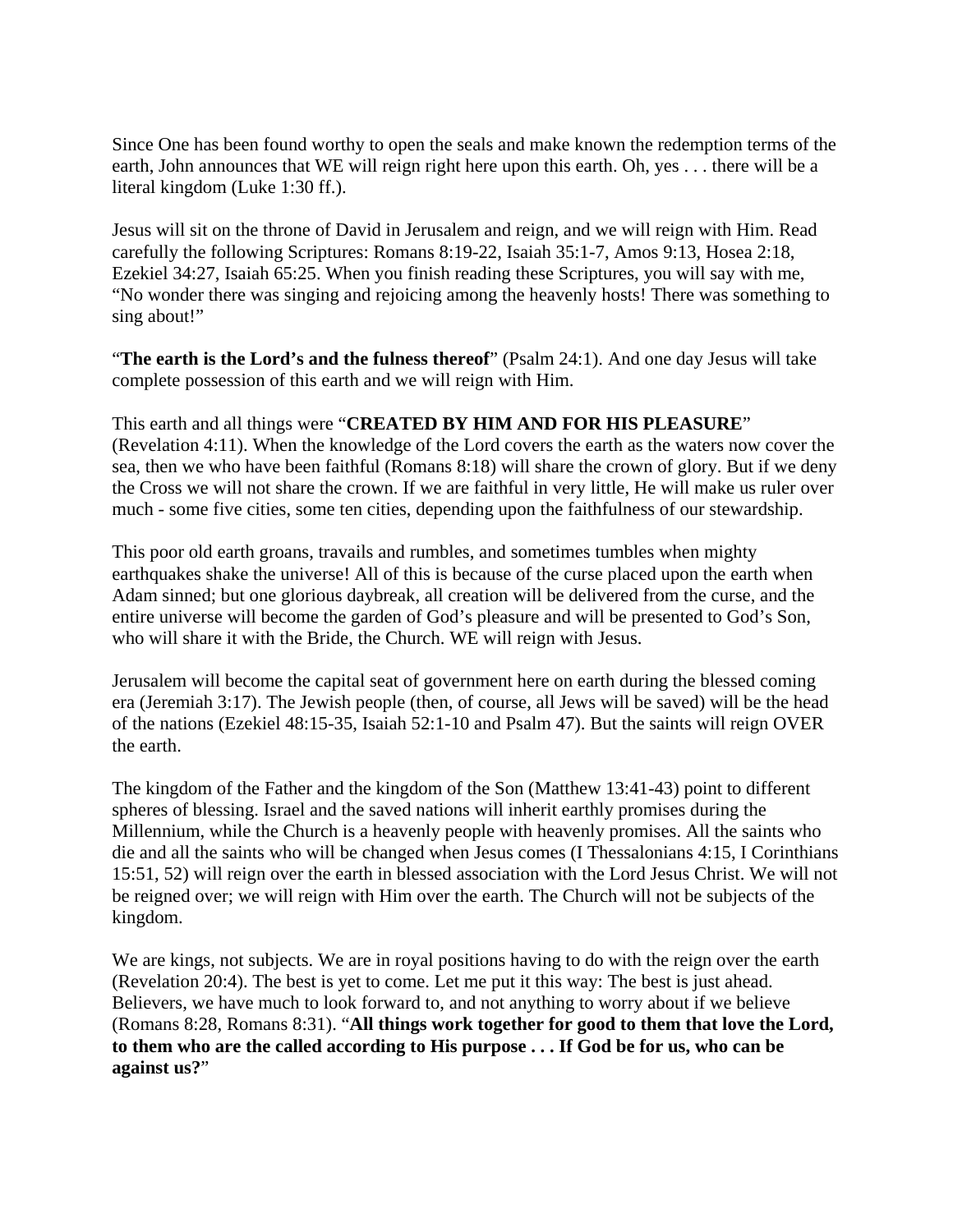Therefore, we know we are on the winning side, and all the glories of Heaven are just ahead. It cannot be long, it must be soon!

Revelation 5:11-14:

11. **And I beheld, and I heard the voice of many angels round about the throne and the beasts and the elders: and the number of them was ten thousand times ten thousand, and thousands of thousands;**

12. **Saying with a loud voice, Worthy is the Lamb that was slain to receive power, and riches, and wisdom, and strength, and honour, and glory, and blessing**.

13. **And every creature which is in heaven, and on the earth, and under the earth, and such as are in the sea, and all that are in them, heard I saying, Blessing, and honour, and glory, and power, be unto him that sitteth upon the throne, and unto the Lamb for ever and ever**. 14. **And the four beasts said, Amen. And the four and twenty elders fell down and worshipped him that liveth for ever and ever**.

Verse 11 opens with the words, "**And I beheld, and heard the voice of many angels round about the throne**."

The terms "**I saw**" and "**I heard**" denote undivided attention on the part of the beloved disciple. The statement "**I saw**" occurs forty-four times in Revelation, and "**I heard**" occurs twenty-seven times.

As John closes the book of Revelation, he assures us that he knows whereof he speaks: " . . . **I John saw these things, and heard them!**" (Revelation 22:8).

Beloved, the book of Revelation is not history, it is not fiction. It is revealed fact, verbally inspired, written by John the beloved disciple. John testifies to the fact that these visions were actually seen and that the various sounds and voices were actually heard by him personally.

Angels are introduced here.

Remember they announced the birth of Jesus and praised God in words we will never forget (Luke 2:8-14). An angel ministered to Him in the garden as the dismal shadow of the Cross with its agony rested heavily upon Him. He prayed so earnestly that His perspiration became as blood, and it was an angel - not Peter, James or John - who strengthened Him (Luke 22:43).

Two angels witnessed to the resurrection of Jesus, while His disciples were hiding behind closed doors (John 20:12, 13).

Two angels testified of His ascension (Acts 1:10, 11).

"**Without controversy, great is the mystery of godliness: God was manifest in the flesh, justified in the Spirit, seen of angels, preached unto the Gentiles believed on in this world, received up into glory**" (I Timothy 3:16).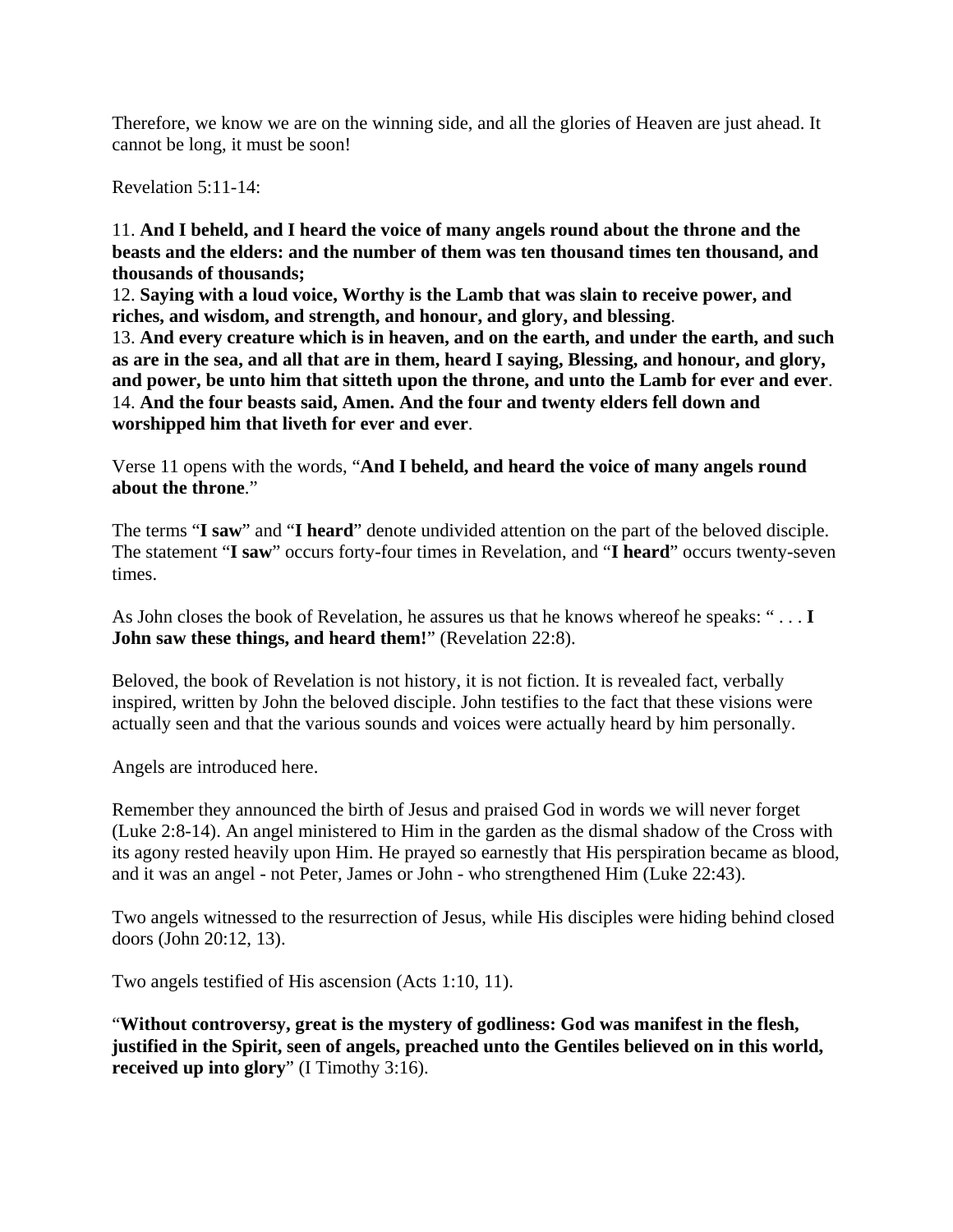To the heavenly host, the whole system of Christianity is a matter of questions: "**Unto whom it was revealed that not unto themselves, but unto us they did minister the things, which are now reported unto you by them that have preached the Gospel unto you with the Holy Ghost sent down from Heaven; which things the angels desire to look into**" (I Peter 1:12).

Angels ask questions about our glorious redemption and salvation. Angels delight to serve the heirs of salvation (Hebrews 1:14), and it will be their joy to serve the heirs of salvation in glory (Revelation 21:12). The angels accompany the Lord in numbers that are beyond our wildest imagination. They will accompany Him in His victorious entry into this world when He comes in the Revelation (Matthew 25:31, Hebrews 1:6).

See this magnificent picture: In the center stands the Lamb of God, slain. Around the throne are the living ones and the redeemed ones. The outer circle is made up of angels whose number is far beyond human imagination. The Spirit simply says here, "**The number of them was ten thousand times ten thousand, and thousands of thousands**."

Angels are present at this glorious meeting, saying (notice the angels are not singing - they simply say), "**Worthy is the Lamb that was slain to receive power, and riches, and wisdom, and strength, and honour, and glory, and blessing**."

Angels never knew the joy that our salvation brings. Jesus did not die for angels. Angels are special creations of God, they are ministering spirits to the heirs of salvation. He died for us. No place in the Bible are we told that He died for angels. The angels "say," but we, the redeemed, SING! However, the beast, the elders, the living creatures, the host of angels, saying with a loud voice praises and honor to the Lamb, does not reach the full tide of praise that rolls on, gathering force and momentum until the whole universe is praising the Christ:

"**And every creature which is in Heaven, and on the earth, and under the earth, and such as are in the sea, and all that are in them, heard I saying, Blessing, and honour, and glory, and power, be unto Him that sitteth upon the throne, and unto the Lamb for ever and ever!" ("Let everything that hath breath praise the Lord**.")

## Verse 14: "**AND THE FOUR BEASTS SAID, AMEN! And the four and twenty elders fell down and worshipped Him that liveth for ever and ever**."

Yes, the living creatures add their "**Amen!**" The elders fall down and worship Him. The praise is never ceasing . . . unto the ages of ages. Through the Millennium, the eternal ages that roll on, the slain Lamb is the object of praise and adoration, because it was the Lamb who redeemed us with His blood.

It was the Lamb who said, "**Not my will, but thine be done**." And because He was willing to say this to The Lord God, the Heavenly Father, He climaxed His earthly ministry by saying, "**It is accomplished!**" He fulfilled every jot and every tittle of the Law. He satisfied every demand of the Heavenly Father. He purchased redemption for "**whosoever will**." He is coming again to make good every promise He ever made! Yes, He is worthy. Amen!